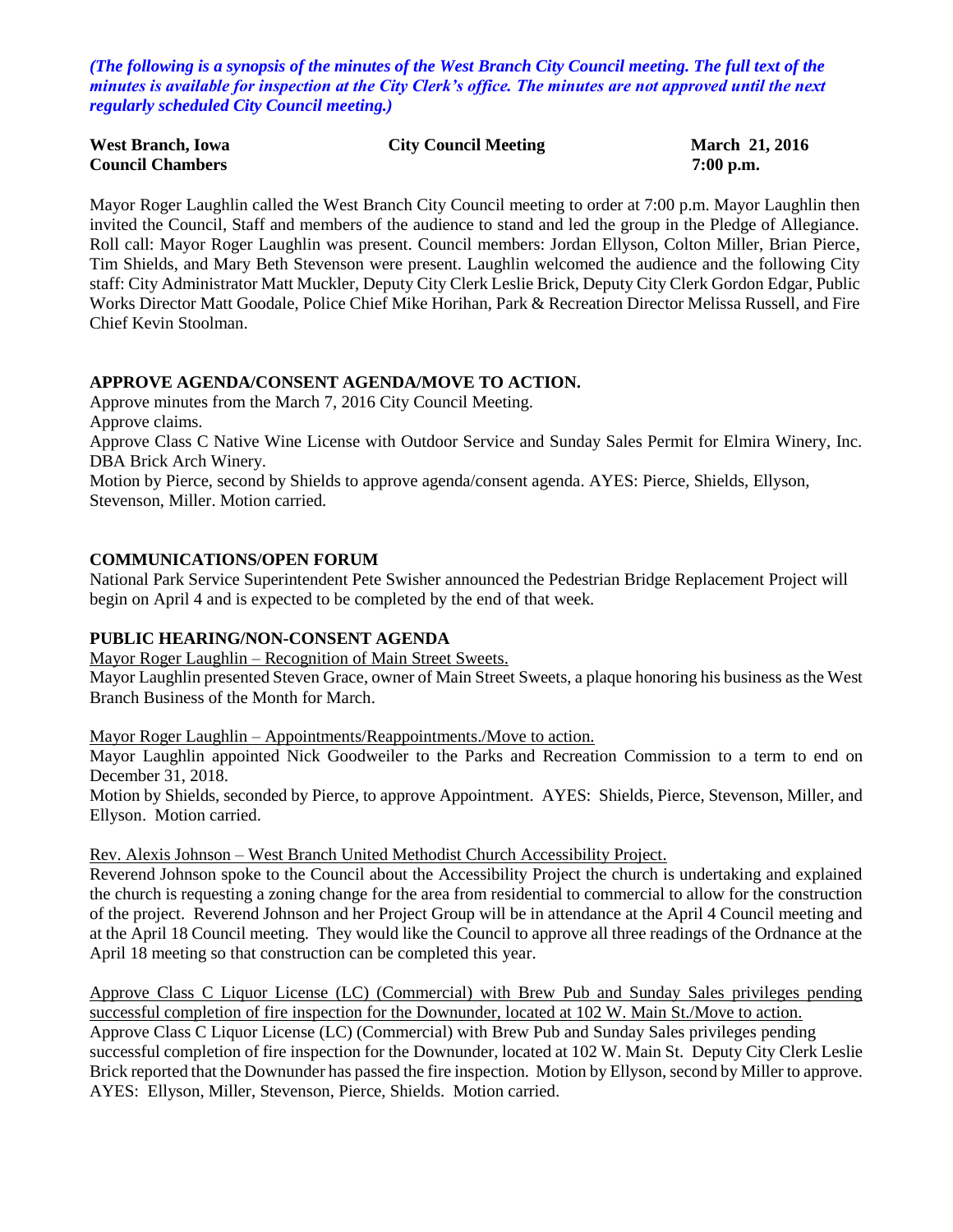Approve Class E Liquor License (LE) with Class B Native Wine Permit, Class C Beer Permit (Carryout Beer) and Sunday Sales privileges pending successful completion of fire inspection for Casey's Marketing Company, D/B/A Casey's General Store #3463, located at 615 S, Downey Street. Move to action.

Motion by Pierce, second by Shields, to approve Class E Liquor License (LE) with Class B Native Wine Permit, Class C Beer Permit (Carryout Beer) and Sunday Sales privileges pending successful completion of fire inspection for Casey's Marketing Company, D/B/A Casey's General Store #3463, located at 615 S, Downey Street. AYES: Pierce, Shields, Stevenson, Miller, and Ellyson. Motion carried.

Resolution 1402, authorizing the transfer of funds./Move to action.

Motion by Stevenson, second by Ellyson, to approve Resolution 1402. AYES: Stevenson, Ellyson, Miller, Pierce, Shields. Motion carried.

Public Hearing on proposed action to institute proceedings to enter into a loan agreement and to borrow money thereunder in a principal amount not to exceed \$750,000.00

Mayor Laughlin declared the meeting to be in a Public Hearing on a proposed action to institute proceedings to enter into a loan agreement and to borrow money thereunder in a principal amount not to exceed \$750,000.00. There being no comments, Mayor Laughlin declared the Public Hearing to be over.

Resolution 1436, taking additional action with respect to a General Obligation Loan Agreement and authorizing a Letter of Credit Reimbursement Agreement./ Move to Action

Motion by Shields, with second by Stevenson, to approve Resolution 1436. AYES: Shields, Stevenson, Miller, Ellyson, Pierce. Motion carried.

Public hearing on amending the current budget for the fiscal year ending June 30, 2016. Mayor Laughlin declared the meeting to be in a Public Hearing on amending the current budget for the fiscal year ending June 30, 2016. There being no comments, Mayor Laughlin declared the Public Hearing to be over.

Resolution 1437, amending the current budget for the fiscal year ending June 30, 2016./ Move to Action City Administrator Matt Muckler explained that three areas of the budget need amending. The Public Works area is for tree trimming bills from FY15 that were not paid until FY 16 and unexpected vehicle maintenance bills. The Community and Economic Development portion is for engineering expenses related to the Casey's General Store project which will be reimbursed to the city per an agreement with the owner. The General Government item is for legal fees related to the Acciona law suit and will eventually be repaid by TIF funds. Motion by Pierce, second by Stevenson, to approve Resolution 1437. AYES: Pierce, Stevenson, Miller, Ellyson Shields. Motion carried.

Resolution 1438, ordering notice of public hearing on proposed plans and specifications, proposed form of contract and estimate of cost for construction of 4th Street Reconstruction for the City of West Branch, Iowa, and the taking of bids therefor./Move to Action

Dave Schechinger, City Engineer, reported that this will set the bid opening for March 31<sup>st</sup> for the 4th Street Reconstruction Project and acceptance of the winning bid at the April 4 Council meeting. There was discussion on why the cost estimates have increased. It was explained that parts or all of some future planned projects would now be included in this project, in addition there is some uncertainty in the amount fill required to improve the road bed. Motion by Stevenson, second by Miller, to approve Resolution 1438. AYES: Stevenson, Miller, Ellyson, Pierce, Shields. Motion carried.

Resolution 1439, approving advertising with iHeart Media in the amount of \$5,390./ Move to Action City Administrator Muckler explained that this is the offer he received after turning down the initial offer submitted by iHeart. The program is for two spots on each of the 162 Cubs games with additional advertising on FOX and Kiss Country.

# **CITY STAFF REPORTS**

Public Works Director Matt Goodale – Inflow & Infiltration Phase 2 Point Repairs on 4th Street.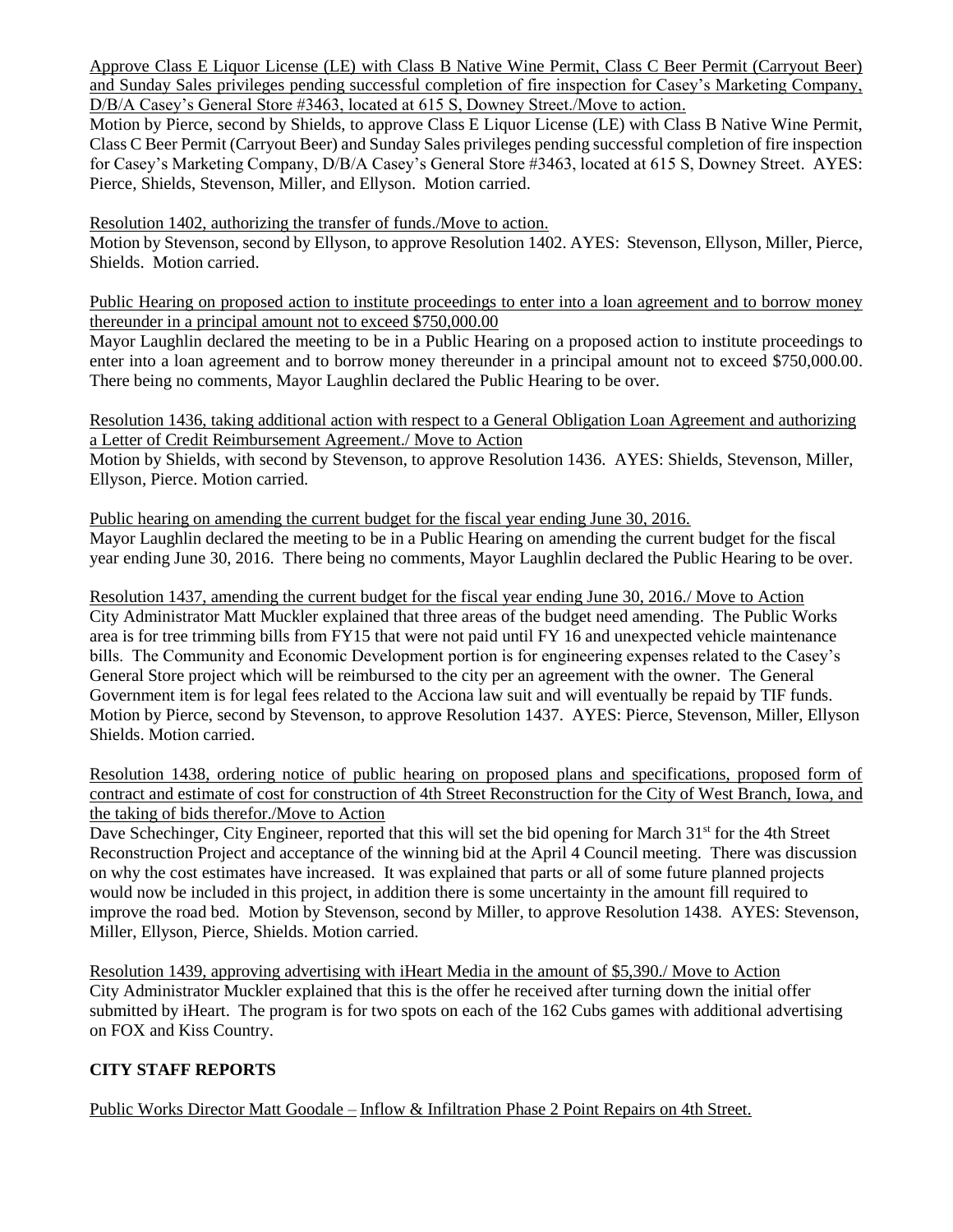Director Goodale informed the Council that work began today at East Orange and 4<sup>th</sup> Street with reconstruction work on a manhole. That work has been completed and tomorrow will consist of removing seventy feet of street and laying pipe beneath it and Wednesday's activity will consist of replacing a water main valve. City staff will do the concrete work replacing the street. Similar work will be done the following week at the intersection of College Street and 4<sup>th</sup> Street which will include replacement of a manhole and a fire hydrant. Additional work that is planned includes replacement of chimney seals and manhole gaskets.

## **COMMENTS FROM MAYOR AND COUNCIL MEMBERS**

### Councilperson Stevenson – March 31st River Restoration Workshop

Councilperson Stevenson spoke about the River Restoration Workshop to be held in the City Offices by Iowa Rivers Revival and Cedar River Watershed Coalition. It will be about an hour and a half long educational program on natural streambank stabilization. Iowa Rivers Revival is a non-profit statewide leader in river education and advocacy and is committed to protecting some of our most precious resources – our rivers and streams.

Adjournment to executive session to discuss the purchase of particular real estate only where premature disclosure could reasonably be expected to increase the price the governmental body would have to pay for that property pursuant to Section 21.5(j) of the Code of Iowa./Move to action.

Motion by Shields, second by Pierce to adjourn to executive session at 7:53 p.m. AYES: Shields, Pierce, Stevenson, Miller, Ellyson. Motion carried.

Regular Council session resumed at 8:28 p.m.

## **ADJOURNMENT**

Motion to adjourn meeting by Pierce, second by Shields. Motion carried on a voice vote. City Council meeting adjourned at 8:28 p.m.

> $\overline{\phantom{a}}$  ,  $\overline{\phantom{a}}$  ,  $\overline{\phantom{a}}$  ,  $\overline{\phantom{a}}$  ,  $\overline{\phantom{a}}$  ,  $\overline{\phantom{a}}$  ,  $\overline{\phantom{a}}$  ,  $\overline{\phantom{a}}$  ,  $\overline{\phantom{a}}$  ,  $\overline{\phantom{a}}$  ,  $\overline{\phantom{a}}$  ,  $\overline{\phantom{a}}$  ,  $\overline{\phantom{a}}$  ,  $\overline{\phantom{a}}$  ,  $\overline{\phantom{a}}$  ,  $\overline{\phantom{a}}$ Roger Laughlin, Mayor

ATTEST:  $\blacksquare$ 

Gordon R. Edgar, Deputy City Clerk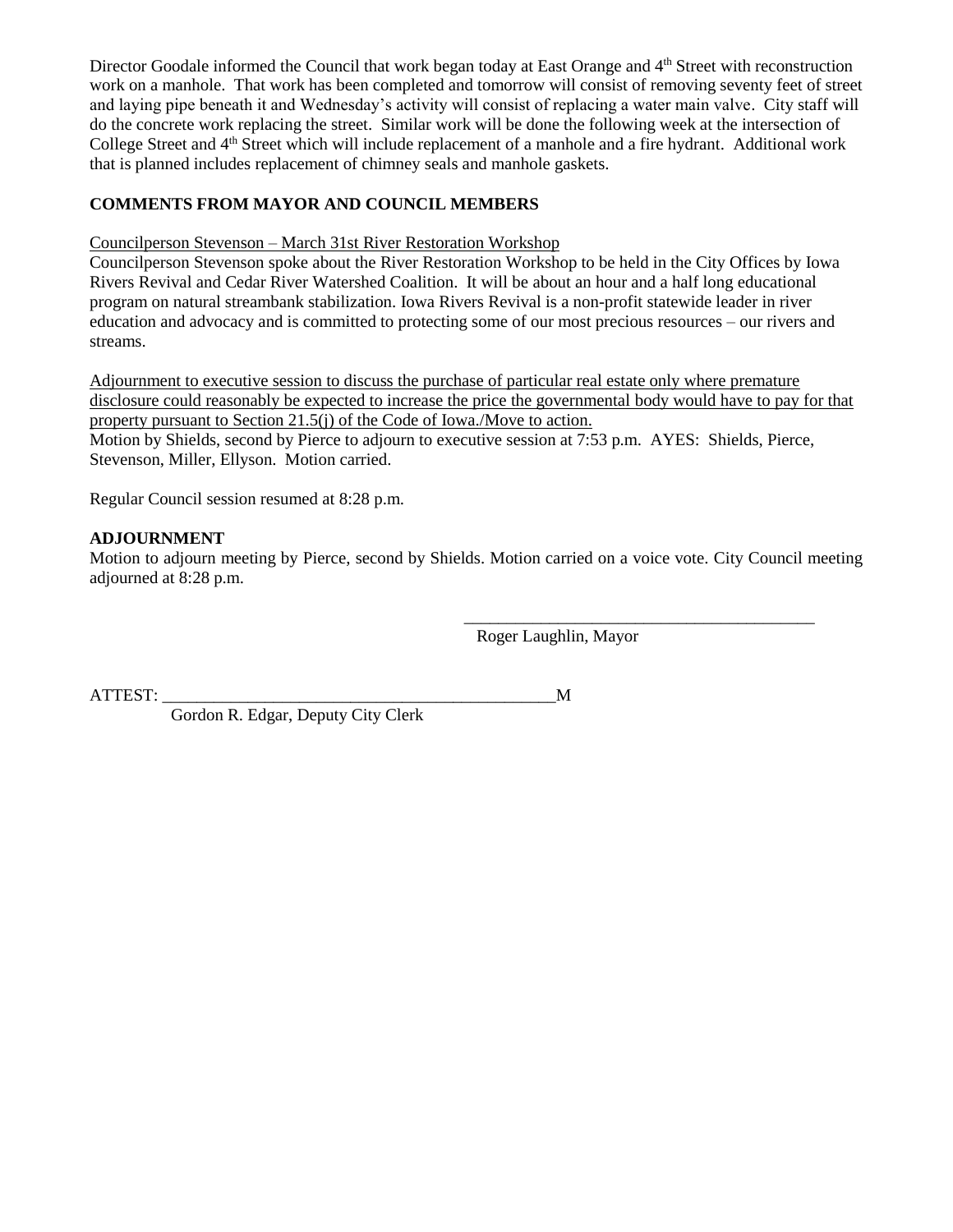#### **CLAIMS 3/21/2016**

| <b>ALLIANT ENERGY</b>                    | <b>ELECTRIC SERVICE</b>                      | 12,252.48       |
|------------------------------------------|----------------------------------------------|-----------------|
| <b>BRICK, LESLIE</b>                     | <b>MEETING MILEAGE</b>                       | 24.30           |
| <b>CEDAR COUNTY RECORDER</b>             | <b>RECORDING FEE</b>                         | 7.00            |
| <b>COSTCO WHOLESALE</b>                  | PROGRAM SUPPLIES                             | 115.09          |
| DEWEYS JACK & JILL                       | <b>SUPPLIES</b>                              | 57.53           |
| <b>GOERDT, TERENCE J</b>                 | <b>INSPECTION SERVICES</b>                   | 262.50          |
| LINN COUNTY R.E.C.                       | <b>STREETS - UTILITIES</b>                   | 138.00          |
| LYNCH'S PLUMBING INC                     | <b>MAINTENANCE SUPPLIES</b>                  | 4.30            |
| MEDIACOM                                 | <b>CABLE SERVICE</b>                         | 40.90           |
| <b>MENARDS</b>                           | <b>LIGHT BULBS</b>                           | 186.69          |
| MIDWEST JANITORIAL SERVICE               | MIDWEST JANITORIAL SERVICE INC               | 781.26          |
| PEDEN, SHANELLE M                        | RECORDING SERVICES                           | 150.00          |
| PHYSIO-CONTROL INC                       | <b>MEDICAL SUPPLIES</b>                      | 208.90          |
| PITNEY BOWES PURCHASE POWER              | POSTAGE                                      | 500.00          |
| PRINTING HOUSE                           | OFFICE FORMS                                 | 122.00          |
| QC ANALYTICAL SERVICES LLC               | LAB ANALYSIS                                 | 584.00          |
| RACOM CORPORATION                        | <b>COMMUNICATION EQUIPMENT</b>               | 20,496.36       |
| RICKERTSEN, LISA                         | <b>CONSULTING SERVICES</b>                   | 375.00          |
| ROCK RIVER ARMS, INC                     | <b>EQUIPMENT</b>                             | 965.00          |
| SHIMMIN, NICK                            | <b>MEMBERSHIP DUES</b>                       | 165.00          |
| STATE HYGIENIC LAB                       | LAB ANALYSIS                                 | 25.00           |
| US BANK CORPORATE CARD                   | <b>SUPPLIES</b>                              | 77.99           |
| US BANK EQUIPMENT FINANCE                | <b>COPIER LEASE</b>                          | 241.80          |
| <b>USA BLUE BOOK</b>                     | CHEMICALS                                    | 480.77          |
| WALMART COMMUNITY/GEMB                   | <b>BOOKS, PROGRAM SUPPLIES</b>               | 244.16          |
| <b>TOTAL</b>                             |                                              | 38,506.03       |
| <b>PAYROLL</b>                           | 3/25/2016                                    | 36,332.78       |
|                                          |                                              |                 |
| <b>PAID BETWEEN MEETINGS</b>             |                                              |                 |
|                                          |                                              |                 |
| <b>ASCAP</b>                             | <b>ASCAP LICENSE</b>                         | 336.00          |
| AWWA-IA                                  | <b>TRAINING</b>                              | 190.00          |
| <b>BARRON MOTOR SUPPLY</b><br><b>BMI</b> | REPAIR/MAINTENANCE/SUPPLIES                  | 427.78          |
|                                          | <b>BMI LICENSE</b><br><b>TREES FOR PARKS</b> | 336.00          |
| PLEASANT VALLEY NURSERY                  | HHTD ENTERTAINMENT                           | 6,375.00        |
| <b>RAT PACK EVENTS</b>                   |                                              | 2,000.00        |
| REPUBLIC SERVICES OF IOWA                | <b>DOCUMENT DESTRUCTION</b>                  | 43.00           |
| TISINGER, MATT<br><b>UPS</b>             | MILEAGE<br>SHIPPING                          | 106.80<br>27.16 |
| <b>WEX BANK</b>                          |                                              | 726.39          |
|                                          | <b>VEHICLE FUEL</b>                          |                 |
| <b>TOTAL</b>                             |                                              | 10,568.13       |
| <b>GRAND TOTAL EXPENDITURES</b>          |                                              | 85,406.94       |
| <b>FUND TOTALS</b>                       |                                              |                 |
| 001 GENERAL FUND                         |                                              | 58,572.05       |
| 022 CIVIC CENTER                         |                                              | 352.68          |
| 031 LIBRARY                              |                                              | 5,830.03        |
| 110 ROAD USE TAX                         |                                              | 477.86          |
| 112 TRUST & AGENCY                       |                                              | 3,867.16        |
| 600 WATER FUND                           |                                              | 8,591.48        |
| 610 SEWER FUND                           |                                              | 7,715.68        |